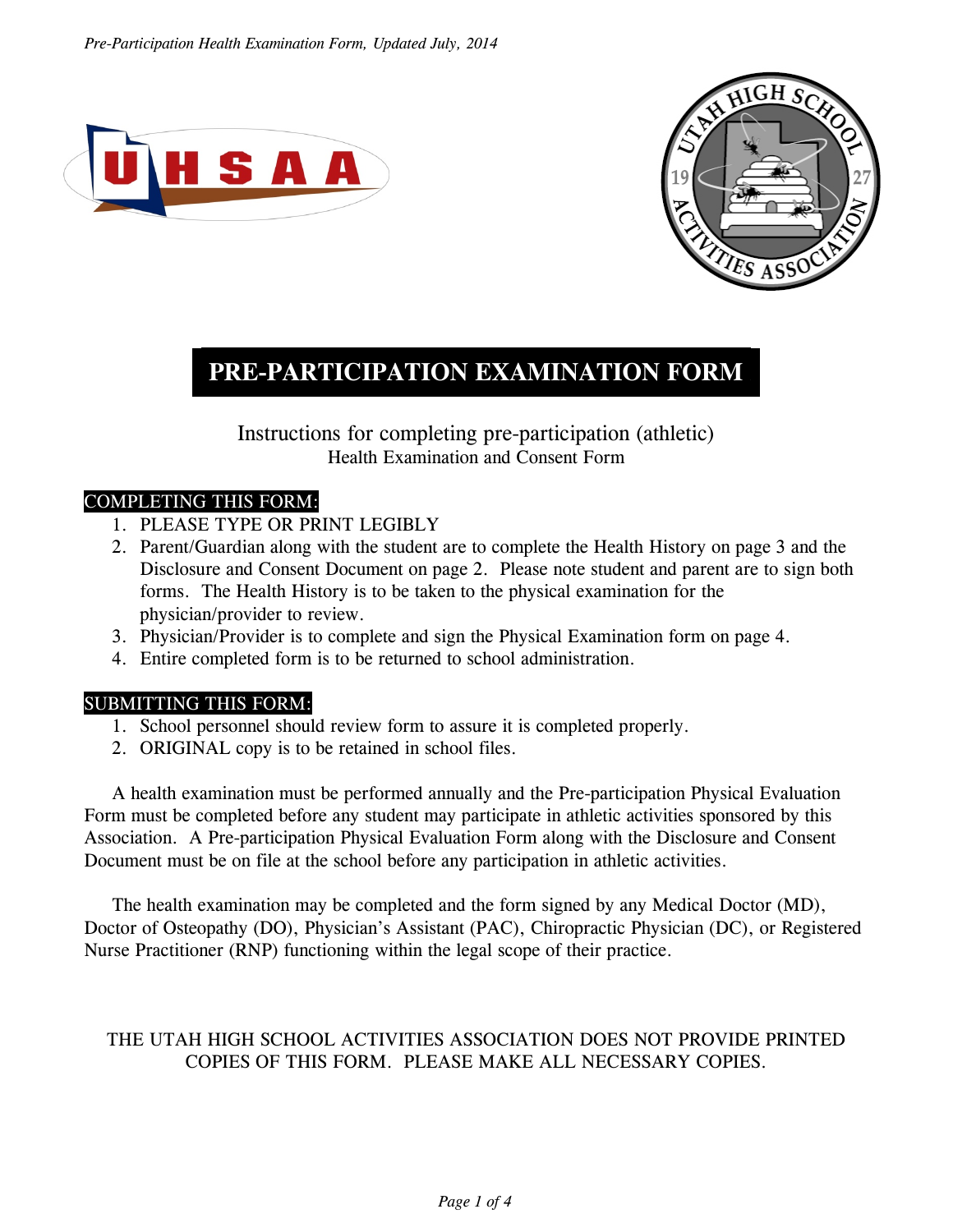# Participant & Parental Disclosure and Consent Document

PLEASE NOTE: It is the responsibility of the parent/guardian to notify the school if there are any unique individual problems that are not listed on the Pre-participation Physical Evaluation Form.

| Is the student covered by health/accident insurance? $\Box$ Yes $\Box$ No |  |
|---------------------------------------------------------------------------|--|
| Name of health insurance provider                                         |  |
| If no insurance provider, explain                                         |  |

#### CONSENT FORM

#### Parent or Guardian Statement of Permission, Approval, and Acknowledgement:

By signing below, I the parent or legal guardian of the above named student do:

- Hereby consent to the above named student participating in the interscholastic athletic program at the school listed above. This consent includes travel to and from athletic contests and practice sessions.
- Further consent to treatment deemed necessary by health care providers designated by school authorities for any illness or injury resulting from his/her athletic participation.
- Recognize that a risk of possible injury is inherent in all sports participation. I further realize that potential injuries may be severe in nature including such conditions as: fractures, brain injuries, paralysis or even death.
- Acknowledge and give consent that a copy of this form will remain in the student's school. I agree that if my student's health changes and would alter this evaluation, I will notify the school as soon as possible but within no longer than 10 days.
- Hereby acknowledge having received education including receiving written information regarding the signs, symptoms, and risks of sport related concussion. I also acknowledge that I have read, understand and agree to abide by the UHSAA Concussion Management Policy and/or the policy of the school listed above. *http://www.uhsaa.org/SportsMed/ConcussionManagementPlan.pdf*

Parent or Guardian Name **Parent or Guardian Signature** *Parent or Guardian Signature* 

*Date* 

#### Student Statement

By signing below I acknowledge:

- This application to compete in interscholastic athletics for the above school is entirely voluntary on my part and is made with the understanding that I have not violated any of the eligibility rules and regulations of the Utah High School Activities Association.
- My responsibility to report to my coaches and parent(s)/guardian(s) illness or injury I experience.
- Having received education including receiving written information regarding signs, symptoms, and risks of sport related concussion. I also acknowledge my responsibility to report to my coaches and parent(s)/guardian(s) any signs or symptoms of a concussion.

*Signature of Student Date*

THIS FORM MUST BE ON FILE AT THE MEMBER HIGH SCHOOL PRIOR TO PARTICIPATION.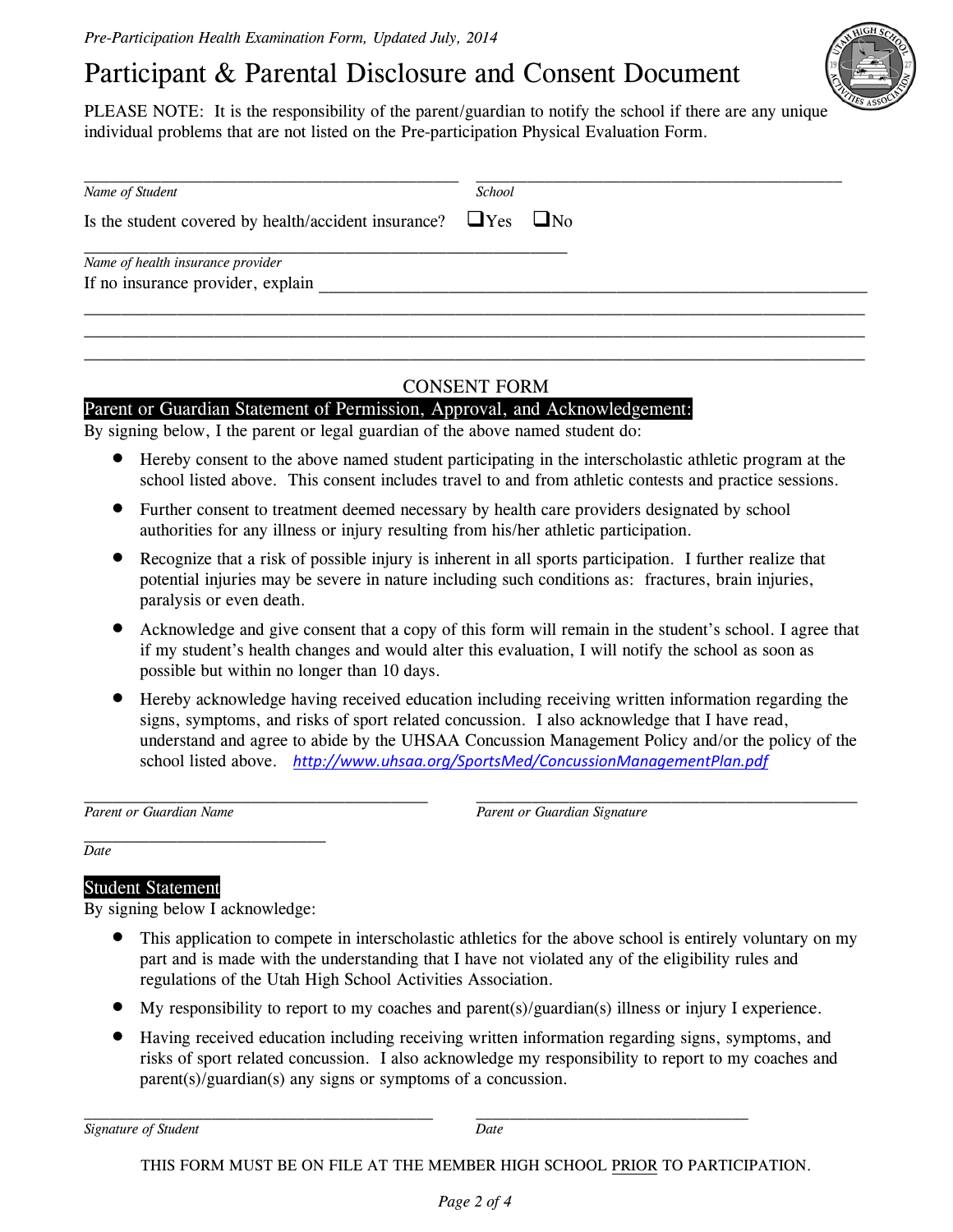## **FI PREPARTICIPATION PHYSICAL EVALUATION** HISTORY FORM

 *(Note: This form is to be filled out by the patient and parent prior to seeing the physician. The physician should keep this form in the chart.)*

|                  |                            | Sex ___________ Age ______________ Grade ________________ |                                                                      |             |                                                                                                                                                                    |  |
|------------------|----------------------------|-----------------------------------------------------------|----------------------------------------------------------------------|-------------|--------------------------------------------------------------------------------------------------------------------------------------------------------------------|--|
|                  |                            |                                                           |                                                                      |             | Medicines and Allergies: Please list all of the prescription and over-the-counter medicines and supplements (herbal and nutritional) that you are currently taking |  |
| $\Box$ Medicines | Do you have any allergies? | $\Box$ Pollens                                            | $\Box$ Yes $\Box$ No If yes, please identify specific allergy below. | $\Box$ Food | $\Box$ Stinging Insects                                                                                                                                            |  |

#### Explain "Yes" answers below. Circle questions you don't know the answers to.

| <b>GENERAL QUESTIONS</b>                                                                                                                            |            | <b>No</b> | <b>MEDICAL QUESTIONS</b>                                                                                               | <b>Yes</b> | No |
|-----------------------------------------------------------------------------------------------------------------------------------------------------|------------|-----------|------------------------------------------------------------------------------------------------------------------------|------------|----|
| 1. Has a doctor ever denied or restricted your participation in sports for<br>any reason?                                                           |            |           | 26. Do you cough, wheeze, or have difficulty breathing during or<br>after exercise?                                    |            |    |
| 2. Do you have any ongoing medical conditions? If so, please identify                                                                               |            |           | 27. Have you ever used an inhaler or taken asthma medicine?                                                            |            |    |
| below: □ Asthma □ Anemia □ Diabetes □ Infections                                                                                                    |            |           | 28. Is there anyone in your family who has asthma?                                                                     |            |    |
| Other:<br>3. Have you ever spent the night in the hospital?                                                                                         |            |           | 29. Were you born without or are you missing a kidney, an eye, a testicle<br>(males), your spleen, or any other organ? |            |    |
| 4. Have you ever had surgery?                                                                                                                       |            |           | 30. Do you have groin pain or a painful bulge or hernia in the groin area?                                             |            |    |
| <b>HEART HEALTH QUESTIONS ABOUT YOU</b>                                                                                                             |            | <b>No</b> | 31. Have you had infectious mononucleosis (mono) within the last month?                                                |            |    |
| 5. Have you ever passed out or nearly passed out DURING or                                                                                          |            |           | 32. Do you have any rashes, pressure sores, or other skin problems?                                                    |            |    |
| AFTER exercise?                                                                                                                                     |            |           | 33. Have you had a herpes or MRSA skin infection?                                                                      |            |    |
| 6. Have you ever had discomfort, pain, tightness, or pressure in your<br>chest during exercise?                                                     |            |           | 34. Have you ever had a head injury or concussion?                                                                     |            |    |
| 7. Does your heart ever race or skip beats (irregular beats) during exercise?                                                                       |            |           | 35. Have you ever had a hit or blow to the head that caused confusion.<br>prolonged headache, or memory problems?      |            |    |
| 8. Has a doctor ever told you that you have any heart problems? If so,                                                                              |            |           | 36. Do you have a history of seizure disorder?                                                                         |            |    |
| check all that apply:<br>$\Box$ High blood pressure<br>$\Box$ A heart murmur                                                                        |            |           | 37. Do you have headaches with exercise?                                                                               |            |    |
| $\Box$ High cholesterol<br>$\Box$ A heart infection<br>$\Box$ Kawasaki disease<br>Other:                                                            |            |           | 38. Have you ever had numbness, tingling, or weakness in your arms or<br>legs after being hit or falling?              |            |    |
| 9. Has a doctor ever ordered a test for your heart? (For example, ECG/EKG,<br>echocardiogram)                                                       |            |           | 39. Have you ever been unable to move your arms or legs after being hit<br>or falling?                                 |            |    |
| 10. Do you get lightheaded or feel more short of breath than expected                                                                               |            |           | 40. Have you ever become ill while exercising in the heat?                                                             |            |    |
| during exercise?                                                                                                                                    |            |           | 41. Do you get frequent muscle cramps when exercising?                                                                 |            |    |
| 11. Have you ever had an unexplained seizure?                                                                                                       |            |           | 42. Do you or someone in your family have sickle cell trait or disease?                                                |            |    |
| 12. Do you get more tired or short of breath more quickly than your friends                                                                         |            |           | 43. Have you had any problems with your eyes or vision?                                                                |            |    |
| during exercise?                                                                                                                                    | <b>Yes</b> |           | 44. Have you had any eye injuries?                                                                                     |            |    |
| <b>HEART HEALTH QUESTIONS ABOUT YOUR FAMILY</b>                                                                                                     |            | <b>No</b> | 45. Do you wear glasses or contact lenses?                                                                             |            |    |
| 13. Has any family member or relative died of heart problems or had an<br>unexpected or unexplained sudden death before age 50 (including           |            |           | 46. Do you wear protective eyewear, such as goggles or a face shield?                                                  |            |    |
| drowning, unexplained car accident, or sudden infant death syndrome)?                                                                               |            |           | 47. Do you worry about your weight?                                                                                    |            |    |
| 14. Does anyone in your family have hypertrophic cardiomyopathy, Marfan<br>syndrome, arrhythmogenic right ventricular cardiomyopathy, long QT       |            |           | 48. Are you trying to or has anyone recommended that you gain or<br>lose weight?                                       |            |    |
| syndrome, short QT syndrome, Brugada syndrome, or catecholaminergic<br>polymorphic ventricular tachycardia?                                         |            |           | 49. Are you on a special diet or do you avoid certain types of foods?                                                  |            |    |
| 15. Does anyone in your family have a heart problem, pacemaker, or                                                                                  |            |           | 50. Have you ever had an eating disorder?                                                                              |            |    |
| implanted defibrillator?                                                                                                                            |            |           | 51. Do you have any concerns that you would like to discuss with a doctor?                                             |            |    |
| 16. Has anyone in your family had unexplained fainting, unexplained                                                                                 |            |           | <b>FEMALES ONLY</b>                                                                                                    |            |    |
| seizures, or near drowning?                                                                                                                         |            |           | 52. Have you ever had a menstrual period?                                                                              |            |    |
| <b>BONE AND JOINT QUESTIONS</b>                                                                                                                     | <b>Yes</b> | <b>No</b> | 53. How old were you when you had your first menstrual period?                                                         |            |    |
| 17. Have you ever had an injury to a bone, muscle, ligament, or tendon<br>that caused you to miss a practice or a game?                             |            |           | 54. How many periods have you had in the last 12 months?<br>Explain "yes" answers here                                 |            |    |
| 18. Have you ever had any broken or fractured bones or dislocated joints?                                                                           |            |           |                                                                                                                        |            |    |
| 19. Have you ever had an injury that required x-rays, MRI, CT scan,<br>injections, therapy, a brace, a cast, or crutches?                           |            |           |                                                                                                                        |            |    |
| 20. Have you ever had a stress fracture?                                                                                                            |            |           |                                                                                                                        |            |    |
| 21. Have you ever been told that you have or have you had an x-ray for neck<br>instability or atlantoaxial instability? (Down syndrome or dwarfism) |            |           |                                                                                                                        |            |    |
| 22. Do you regularly use a brace, orthotics, or other assistive device?                                                                             |            |           |                                                                                                                        |            |    |
| 23. Do you have a bone, muscle, or joint injury that bothers you?                                                                                   |            |           |                                                                                                                        |            |    |
| 24. Do any of your joints become painful, swollen, feel warm, or look red?                                                                          |            |           |                                                                                                                        |            |    |
| 25. Do you have any history of juvenile arthritis or connective tissue disease?                                                                     |            |           |                                                                                                                        |            |    |

I hereby state that, to the best of my knowledge, my answers to the above questions are complete and correct.

Signature of athlete \_\_\_\_\_\_\_\_\_\_\_\_\_\_\_\_\_\_\_\_\_\_\_\_\_\_\_\_\_\_\_\_\_\_\_\_\_\_\_\_\_\_ Signature of parent/guardian \_\_\_\_\_\_\_\_\_\_\_\_\_\_\_\_\_\_\_\_\_\_\_\_\_\_\_\_\_\_\_\_\_\_\_\_\_\_\_\_\_\_\_\_\_\_\_\_\_\_\_\_\_\_\_\_\_\_\_\_ Date \_\_\_\_\_\_\_\_\_\_\_\_\_\_\_\_\_\_\_\_\_

©*2010 American Academy of Family Physicians, American Academy of Pediatrics, American College of Sports Medicine, American Medical Society for Sports Medicine, American Orthopaedic Society for Sports Medicine, and American Osteopathic Academy of Sports Medicine. Permission is granted to reprint for noncommercial, educational purposes with acknowledgment.* HE0503 9-2681/0410